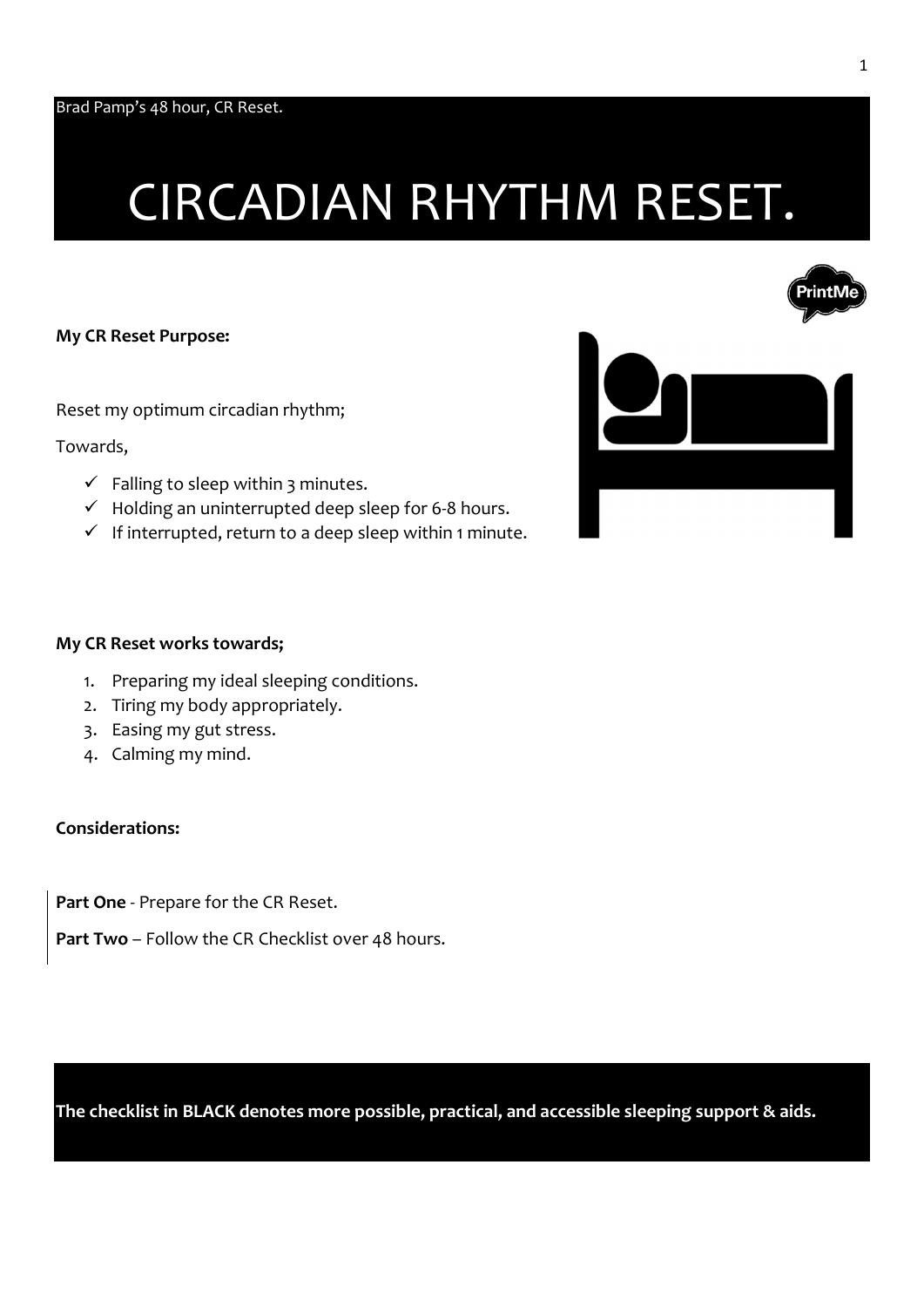## PART ONE – CR RESET PREPARATION

### Before Starting.

| #                       | <b>CR PREPARATION</b>                                                                                                                                                                               |  |
|-------------------------|-----------------------------------------------------------------------------------------------------------------------------------------------------------------------------------------------------|--|
|                         | Wash ALL linen - including the pillow undercover.                                                                                                                                                   |  |
|                         | Ideally, air drying.<br>$\circ$                                                                                                                                                                     |  |
| $\overline{2}$          | Seasonally permitting - place both your mattress & pillow in direct sunlight for the day.                                                                                                           |  |
|                         | UV Rays & Vitamin D are super bed mite killers.<br>$\circ$                                                                                                                                          |  |
| $\overline{\mathbf{3}}$ | Prepare your bedroom for complete darkness.                                                                                                                                                         |  |
|                         | Cover ALL (blue) lights.<br>$\circ$<br>Prevent curtain gap light - consider blue tac.<br>$\circ$<br>Should you be woken and sight light, you can expect a sudden spike in waking<br>O<br>serotonin. |  |
| 4                       | Vacuum your bedroom - wiping down all surfaces (bedhead etc).                                                                                                                                       |  |
|                         | Natural cleaning products like ZeroCo are best.<br>O                                                                                                                                                |  |
| 5                       | Seasonally permitting - allow for (bedroom) natural airflow throughout the day.                                                                                                                     |  |
|                         | Removing dust and unpurified air compliments your CR Reset.<br>$\circ$                                                                                                                              |  |
| 6                       | Review BP's CR Reset below and mark the sleeping support aids you feel most practical                                                                                                               |  |
|                         | for your Reset.                                                                                                                                                                                     |  |
|                         | You might find the BLACK checklist aids to your liking.<br>O<br>Use the weblinks to help you consider your best supports and purchases.<br>$\circ$                                                  |  |
|                         | Or,                                                                                                                                                                                                 |  |
|                         | Open the CR Reset 'Simplified' Version and prepare your Reset.                                                                                                                                      |  |
|                         | There is little set-up and zero cost practising the Simplified CR Reset.<br>$\circ$                                                                                                                 |  |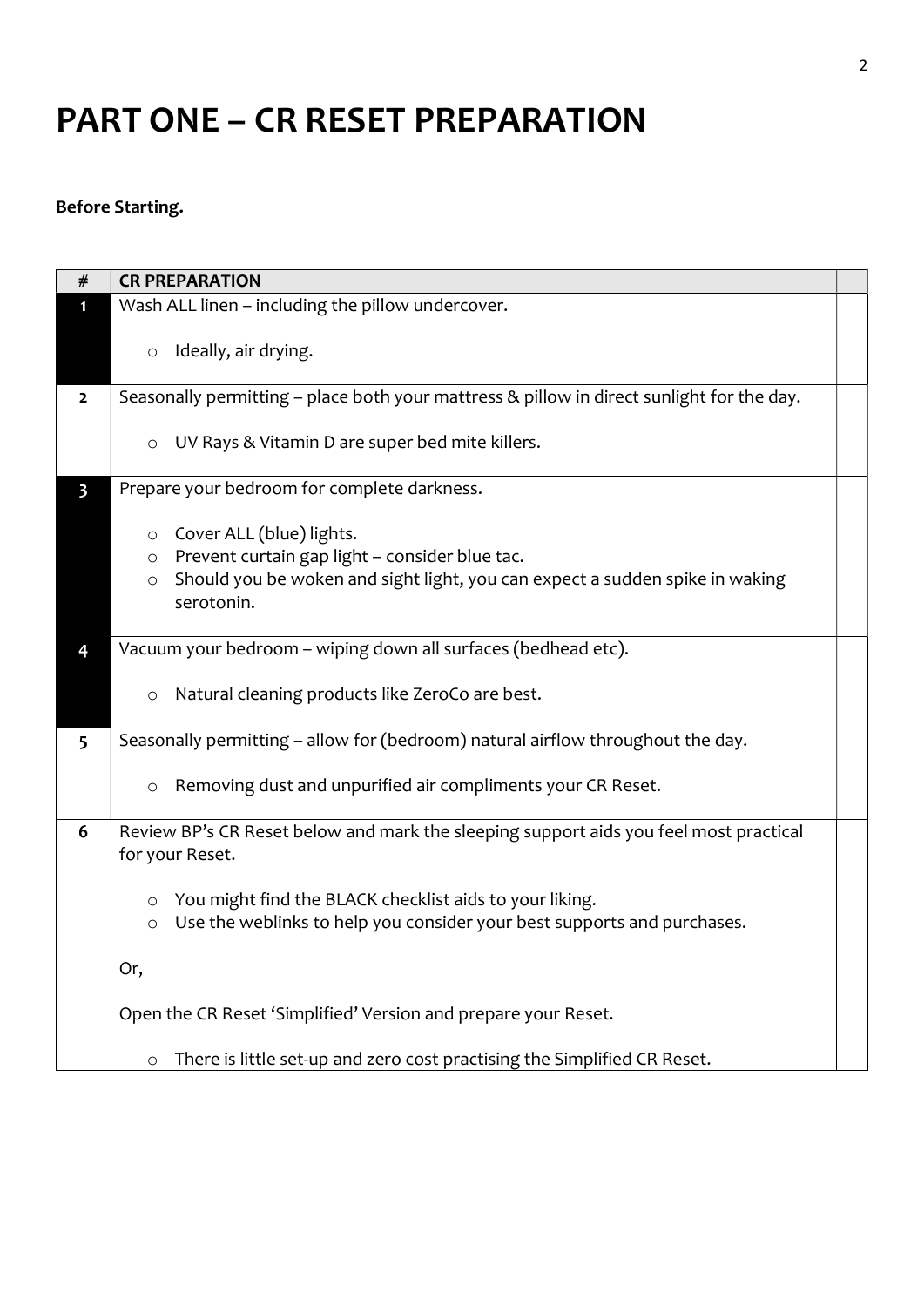## PART TWO – BP'S CR RESET

| $\#$                    | <b>The Action</b>             | <b>The Reason</b>                                                       |  |
|-------------------------|-------------------------------|-------------------------------------------------------------------------|--|
| 1                       | 4.50 am.                      | By nightfall, I want both my mind & body pining for deep                |  |
|                         | Wake up 15 minutes            | nutritious sleep.                                                       |  |
|                         | earlier than usual.           |                                                                         |  |
| $\overline{2}$          | Alarm Waking.                 | The final phase of sleep, REM, typically has the brain sparking         |  |
|                         | AC/DC's Shoot to Thrill.      | vivid dreams. With both increasing body temperature and heart           |  |
|                         |                               | rate, the brain is now cognitive of looming conscious action.           |  |
|                         |                               | I respond well to music. With my waking brain focussing on a            |  |
|                         |                               | familiar riff, it sparks happy, motivating and energising thoughts.     |  |
| $\overline{\mathbf{3}}$ | Eucalyptus Oil.               | Beside my bed sits a bottle of Eucalyptus Oil. I'm a firm believer      |  |
|                         | A quick scent before          | in 'aroma' powers. The familiar Aussie smell of Eucalyptus              |  |
|                         | rising.                       | invigorates the senses, refreshing the brain and energising             |  |
|                         |                               | action.                                                                 |  |
| 4                       | <b>Straight into Exercise</b> | I've outlaid my training attire the night before, eliminating the       |  |
|                         | Kit.                          | frustration and disturbing my wife.                                     |  |
|                         | Attire fitting the            | I like starting exercise before my brain is vigilant - reducing         |  |
|                         | conditions.                   | excuses for not exercising (which pop up frequently).                   |  |
|                         |                               | If I'm running outside in winter, I will start comfortably warm, a      |  |
|                         |                               | Thermal (Merino wool) long sleeve with gloves and remove with           |  |
|                         |                               | my increasing body temperature, if required.                            |  |
| 5 <sup>5</sup>          | <b>Pre-Exercise Black</b>     | My pre-exercise 'spark up' has me enjoying a shot of coffee             |  |
|                         | coffee + L-Theanine           | adding 100gr L-Theanine (OTC Supplement).                               |  |
|                         | (100gr).                      | L-theanine is an essential amino acid. The combination of               |  |
|                         |                               | caffeine & L-theanine heightens my cognitive focus, motivation,         |  |
|                         |                               | and 'good' mood. I find the L-theanine spikes & controls my             |  |
|                         |                               | early morning motivation without the jittery high of caffeine<br>alone. |  |
| 6                       | CR LAW#1: Zero refined        | I will not consume refined sugar during the CR Reset.                   |  |
|                         | sugar.                        | Blood glucose imbalance is a leading reason for poor sleep              |  |
|                         |                               | patterns. My best sleep comes from the healthy state of ketosis         |  |
|                         |                               | - driving my appropriate waking and sleeping energy from the            |  |
|                         |                               | breakdown of stored fat.                                                |  |
| $\overline{7}$          | <b>Run or Stationary Ride</b> | I will never press exercise over my 'easy' conversational paced         |  |
|                         | for 30 minutes @ 'my'         | effort - during the CR Reset.                                           |  |
|                         | easy and consistent           | Now is not the time for thumping sessions. More demanding               |  |
|                         | intensity.                    | sessions (typically) spark; fight n flight stress hormones, like        |  |
|                         |                               | cortisol, higher body temperature, higher neural response, a            |  |
|                         |                               | higher appetite (typically for sweeter refined sugar), leading to       |  |
|                         |                               | poor sleep.                                                             |  |
| 8                       | <b>Body Strengthening</b>     | For me, now aging, the most significant healthy exercise                |  |
|                         | <b>Routine</b> $-7$ minutes.  | response comes from resistance-based training (4/7).                    |  |
|                         |                               | My Favourite Set.                                                       |  |
|                         |                               | Barbell Clean'n'Press, Barbell Push-Ups, Barbells Cleans, Lying         |  |
|                         |                               | Plate Rotations, Lying Plate Ladders, Loaded back                       |  |
|                         |                               | hyperextensions.                                                        |  |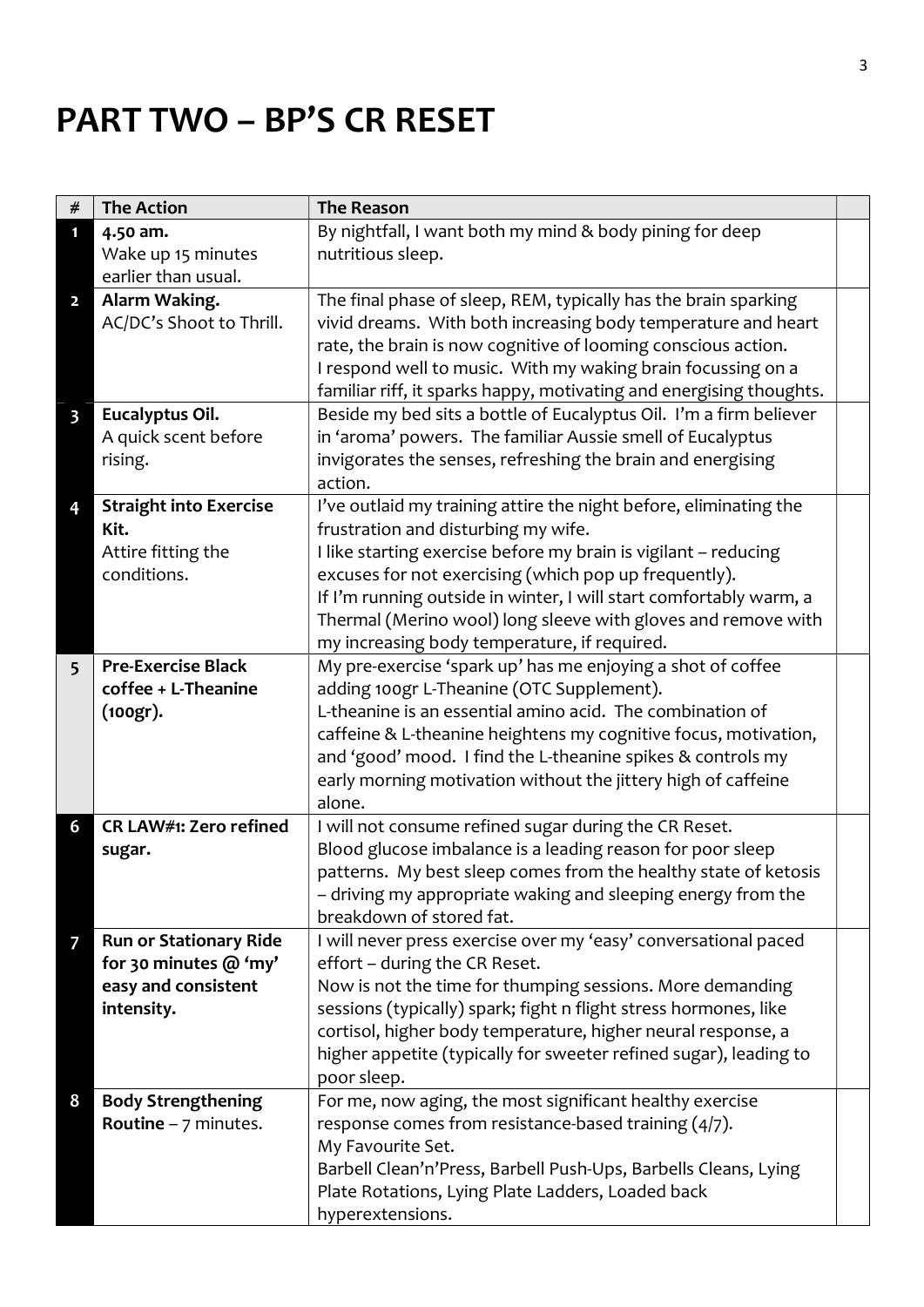| 9  | <b>Cold Immersion</b>       | With my easy morning exercise session over, I am mentally &            |
|----|-----------------------------|------------------------------------------------------------------------|
|    | Therapy: Shower,            | physically charged.                                                    |
|    | finishing with 5-10         | Now, I will rocket my senses into the stratosphere. Enter; COLD        |
|    | seconds of cold water.      | Immersion therapy. Well, sort of, a cheating shower version.           |
|    |                             | Instead of jumping into a cold pool or ice bin, I'll drain the last 5- |
|    |                             | 10 seconds of my shower (elevating my arms) with just cold             |
|    |                             | water. Yewwwwww! My senses are now on overdrive! Bring                 |
|    |                             | on the day!                                                            |
| 10 | <b>BP's Ultimate Cereal</b> | Right now, my energy system needs easily digested gut-healthy          |
|    | Mix.                        | carbs.                                                                 |
|    |                             | My system is racing, and the right carbs will balance my needs.        |
|    |                             | Enter: Pampy's Ultimate Cereal Mix. (See webpage link for exact        |
|    |                             | portions).                                                             |
|    |                             | Ingredients: Cooking Oats, Slivered Almonds, Chia Seeds,               |
|    |                             | Linseeds, Grown cinnamon, Shredded Coconut, Gogi berries,              |
|    |                             | Walnuts, Cocao Nibs - Dash of raw honey, Natural Yoghurt -             |
|    |                             | possible 1/2 banana.                                                   |
| 11 | Water + Na+.                | I prefer carbonated water with a tiny pinch of Pink Himalayan          |
|    |                             | Salt.                                                                  |
|    |                             | I reach prime hydration status with this practice.                     |
|    |                             | Volume to thirst - the season's dictate my volume.                     |
| 12 | Green Tea.                  | I benefit from a mid-morning caffeine top-up. However, during          |
|    | Mid-morning.                | the CR Reset, I avoid a second more potent coffee. I'm priming         |
|    |                             | for ultimate sleep later tonight, and a further coffee 'may'           |
|    |                             | compromise my best sleep.                                              |
|    |                             | Green Tea improves brain function, amongst other health                |
|    |                             | benefits, experts say.                                                 |
| 13 | Lunch.                      | The CR Reset has me avoid complex starchy (grain) carbs, fruit,        |
|    |                             | and refined sugar.                                                     |
|    |                             | Reset Lunch                                                            |
|    |                             | Chicken breast (palm size/150 gr), pan-fried in a little butter,       |
|    |                             | garlic and sea salt                                                    |
|    |                             | Mixing with pre-prepared Tabouli and Lentil salad.                     |
| 14 | Box Breathing.              | My mental sharpness is now on the way down.                            |
|    | Mid-afternoon.              | To recalibrate and smooth this transition, I'll Box-Breathe for 3      |
|    |                             | minutes using a 5-second ratio.                                        |
|    |                             | Box breathing is by far my favourite meditative de-stressing           |
|    |                             | practice.                                                              |
|    |                             | Benefits: Mind Calming & Centering.                                    |
| 15 | Hydrate & Calm.             | Another small top-up - H2o:C:Na+                                       |
|    |                             | I'll commonly also throw in a pre-dinner Camomile tea.                 |
|    |                             | I enjoy the calming influence of Camomile tea.                         |
| 16 | <b>Dinner</b>               | My gut must digest choices easily.                                     |
|    |                             | Heavier meals will take greater energy to break down, likely to        |
|    |                             | disrupt my prime sleep.                                                |
|    |                             | Salmon with mixed garden veggies/ again with butter, herbs &           |
|    |                             | sea salt to taste.                                                     |
| 17 | Shower.                     | I'll use 'Hemp Soap Bar', an Aussie mob producing natural              |
|    | Hemp Soap Bar.              | products with clear results.                                           |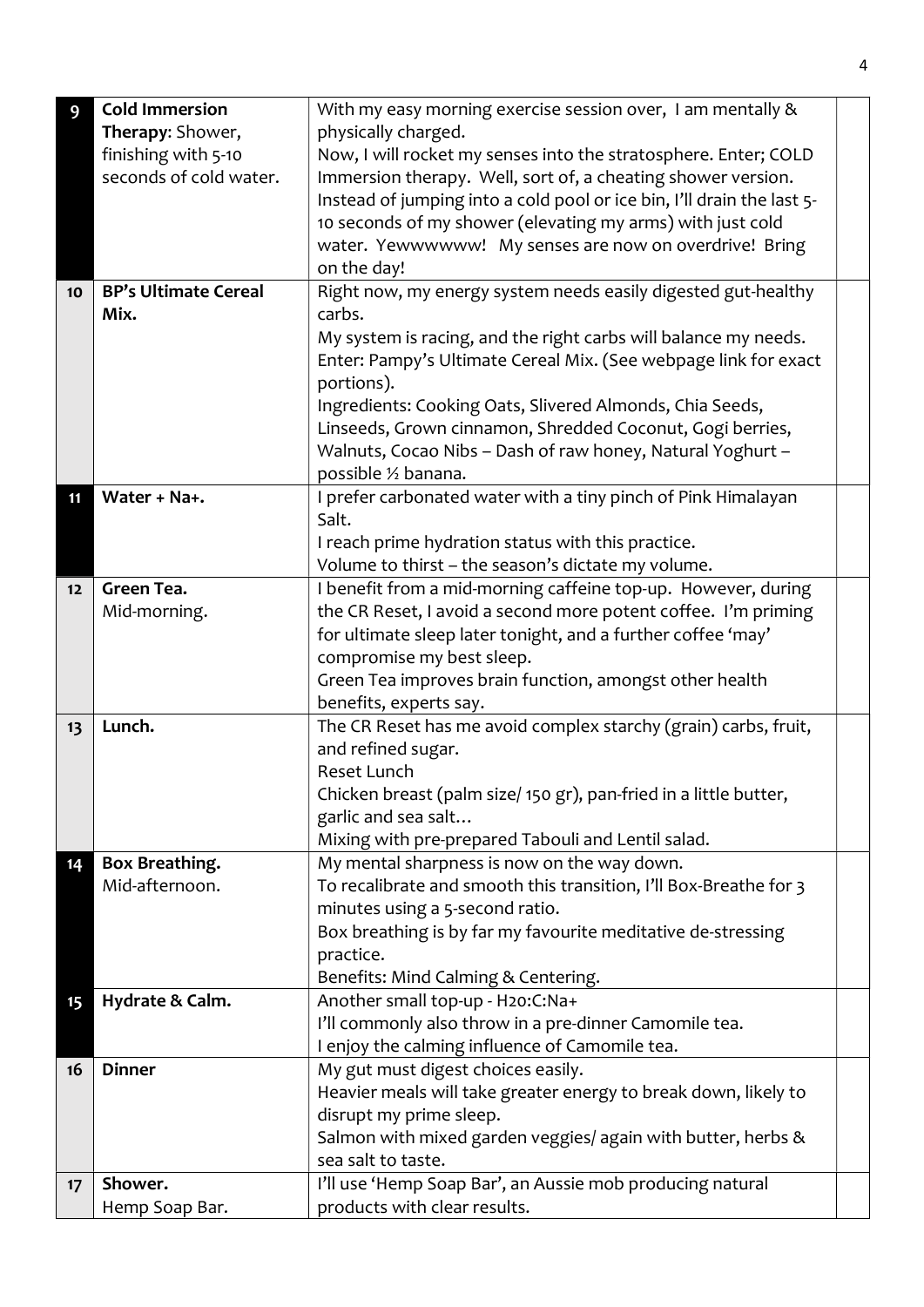|    |                              | I will finish my evening shower with a calming 'warmer'                                                                  |  |
|----|------------------------------|--------------------------------------------------------------------------------------------------------------------------|--|
|    |                              | temperature - never a colder zap at this time of the day.                                                                |  |
| 18 | CR LAW#2: Zero Alcohol.      | I enjoy a drink from time to time - and - with the balancing from                                                        |  |
|    | CR Reset.                    | proper food and exercise, I see little ill-health from drinking                                                          |  |
|    |                              | sensibly.                                                                                                                |  |
|    |                              | However, my CR Reset is dry.                                                                                             |  |
|    |                              | While a 'night cap' will commonly promote tiredness and                                                                  |  |
|    |                              | immediate sleep, (evening) alcohol will typically increase body                                                          |  |
|    |                              | temperature and induce waking 2-3 hours after falling to sleep.                                                          |  |
|    |                              | Furthermore, returning to a deeper sleep is often difficult                                                              |  |
|    |                              | following alcohol consumption.                                                                                           |  |
| 19 | <b>Watch Mindless Drivel</b> | Consistent best sleep and a prime circadian rhythm does not                                                              |  |
|    | or Play Music.               | factor screens - lots of screens. Blue light emissions restrain the                                                      |  |
|    | Until 9 - 9.30 pm.           | production of melatonin - the key sleeping hormone.                                                                      |  |
|    |                              | I trialled Lucid Blue Light (Blocking) Glasses before bed with                                                           |  |
|    |                              | moderate success - but - you may wish to experiment.                                                                     |  |
|    |                              | I favour playing an acoustic guitar at this time of the day.                                                             |  |
| 20 | Hot Drink - Spirulina +      | Later in the evening, I consume Spirulina + 1 tsp Magnesium                                                              |  |
|    | Magnesium glycinate.         | Glycinate.                                                                                                               |  |
|    |                              | Spirulina: Apart from being a world-leading (immune boosting)                                                            |  |
|    |                              | anti-oxidant, it leaves a calming influence on my brain.                                                                 |  |
|    |                              | Disclaimer: Many may consider the taste to be appalling.                                                                 |  |
|    |                              | Magnesium Glycinate: while offering a swag of proven health                                                              |  |
|    |                              | benefits, my motivation lies within the brain relaxing properties.<br>It calms me and leads me towards a sleepy feeling. |  |
| 21 | <b>Sinus Rinse.</b>          | I am a firm believer in nose breathing for all breathing but for                                                         |  |
|    | Brush teeth.                 | harder more strenuous exercise.                                                                                          |  |
|    |                              | I benefit from cleaning my sinuses using a neti pot. With                                                                |  |
|    |                              | lukewarm salinated water, a quick pump on both sides, and I'm                                                            |  |
|    |                              | all clear to breathe freely throughout the night.                                                                        |  |
| 22 | Bedtime.                     | I'm now in bed $-$ at 10 pm.                                                                                             |  |
|    | 10 pm.                       | My CR Reset will have me hitting the bed at precisely 10 pm.                                                             |  |
| 23 | Box Breathing.               | If I'm feeling brave, I'll extend the ratio to 7 seconds.                                                                |  |
|    |                              | Three minutes to calm things down.                                                                                       |  |
| 24 | Chili Pad.                   | Undoubtedly my core body temperature sits higher than my                                                                 |  |
|    | A cooling mattress.          | wife's. Throw in summer and an afternoon land-based exercise                                                             |  |
|    | Summer months, only.         | session, lowering my body temperature, ideal for sleeping, can                                                           |  |
|    |                              | be a challenge. Yes, I'll employ a cold shower post-exercise, but                                                        |  |
|    |                              | even still, Aussie summers are hot.                                                                                      |  |
|    |                              | The chili pad lay on my side of the bed only and pumps cooling                                                           |  |
|    |                              | water channels. A super quiet motor monitors and matches my                                                              |  |
|    |                              | decreasing temperature over my 7 hours of sleep. It works.                                                               |  |
| 25 | Room Fan.                    | I favour moving air - in summer.                                                                                         |  |
|    |                              | A quiet moving fan is necessary.                                                                                         |  |
| 26 | 'Real Air'.                  | Winter - permitting, one window and the bedroom door are left                                                            |  |
|    |                              | slightly adrift.                                                                                                         |  |
|    |                              | My wife is not a fan of this practice.                                                                                   |  |
| 27 | Weighted Blanket.            | The CR Reset brings me a weighted & breathable sleeping                                                                  |  |
|    |                              | blanket (9ks) - again, on my side of the bed only. While science                                                         |  |